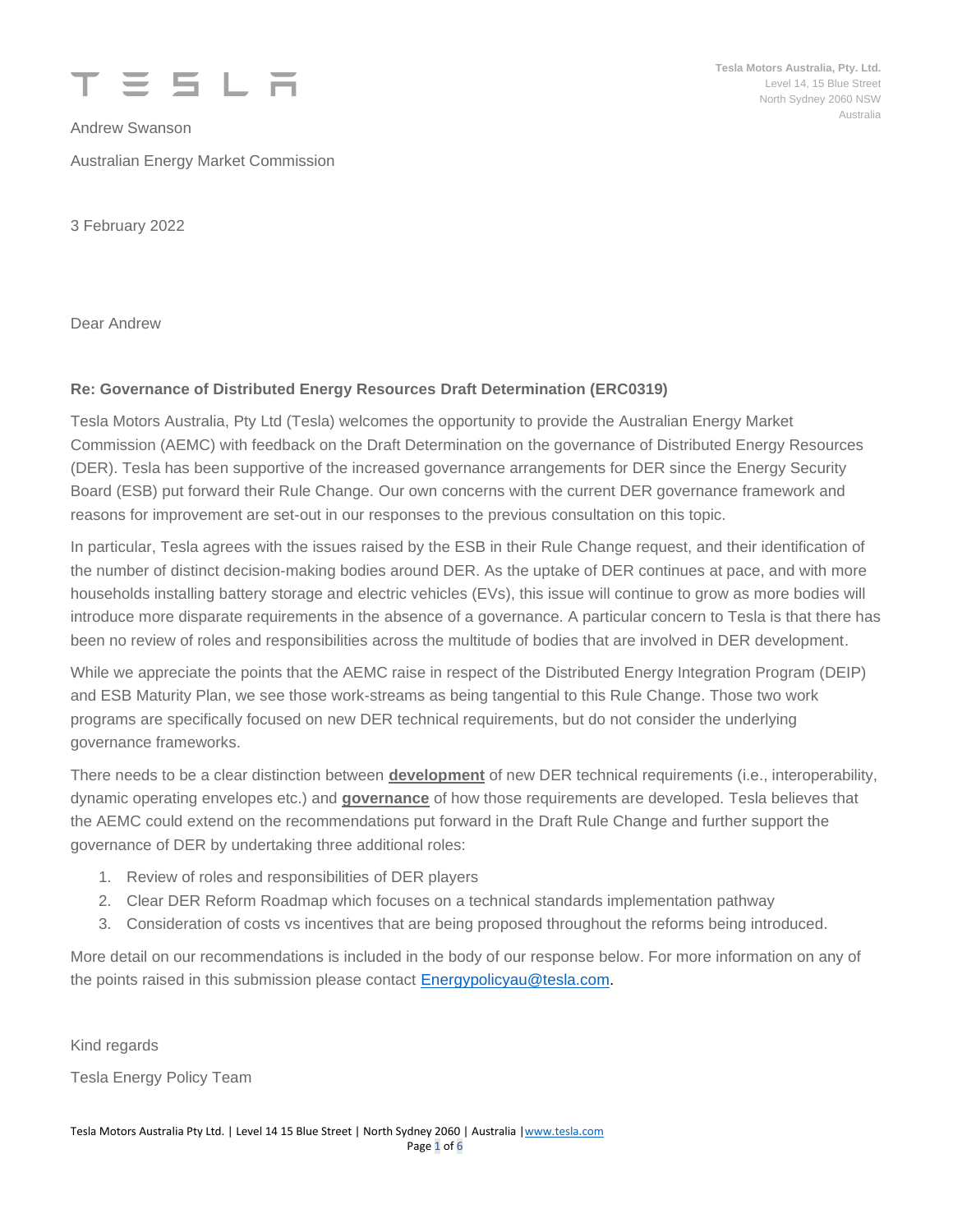

#### **General comments**

The Commission has identified five distinct roles to support DER technical standards, where the AEMC could potentially play a role:

- 1. identifying when the NEM needs new DER technical standards
- 2. working with the Energy Security Board (ESB) and the Australian Renewable Energy Agency (ARENA)'s DEIP
- 3. observing Standards Australia's DER committees
- 4. updating DER technical standards in the NER
- 5. reporting on progress adopting standards and integrating DER.

While these new roles can play a role in supporting the development of new DER standards, it is important for the AEMC to recognise that many, if not all, of the governance concerns raised in respect of existing DER standards still exist. Tesla's recommendations below are based on our views of additional work that the AEMC can do to both improve governance around new and emerging DER standards or technical requirements, as well as improving the governance of existing standards.

Tesla makes the following recommendations in respect of areas which the AEMC can, and should, take more of a lead in respect of DER governance. These recommendations are not explicitly recommended in the Draft Rule Change but are related to the five key areas where the AEMC sees themselves playing an increased role.

A starting principle that Tesla has for all DER market reforms is that it must incentivise smarter DER behaviour. AEMO's latest ISP projections are assuming ~6GW of coordinated, aggregated DER by 2030, growing to 31GW by 2050<sup>1</sup> . However, industry currently has no clear understanding of how this will be achieved. Our three key recommendations below will support a more coordinated pathway for DER reform in the NEM, with a key focus on supporting the increased penetration of smart, orchestrated DER.

### **Review of roles and responsibilities**

As flagged in the Rule Change request made by the ESB, one of the key issues that is impacting on the DER industry is a lack of clear understanding of roles and responsibilities. This relates to both existing and established DER standards and for new and emerging DER standards that are being developed. The issues that apply to existing and emerging standards are distinct and summarized below.

#### Existing standards:

The primary issue for the DER sector in respect of existing standard is the lack of an adjudicating body that can provide advice on any ambiguous aspects of an Australian Standard. There is no dedicated body that can provide industry advice or adjudication on ambiguous clauses within Australian Standards. In the absence of a dedicated body, this interpretation is left to the discretion of individual state electrical regulators, and in some instances

Tesla Motors Australia Pty Ltd. | Level 14 15 Blue Street | North Sydney 2060 | Australia [|www.tesla.com](http://www.tesla.com/) Page 2 of 6

<sup>&</sup>lt;sup>11</sup> AEMO, "Draft 2022 Integrated System Plan", available at https://aemo.com.au/-/media/files/major-publications/isp/2022/draft-2022-integratedsystem-plan.pdf?la=en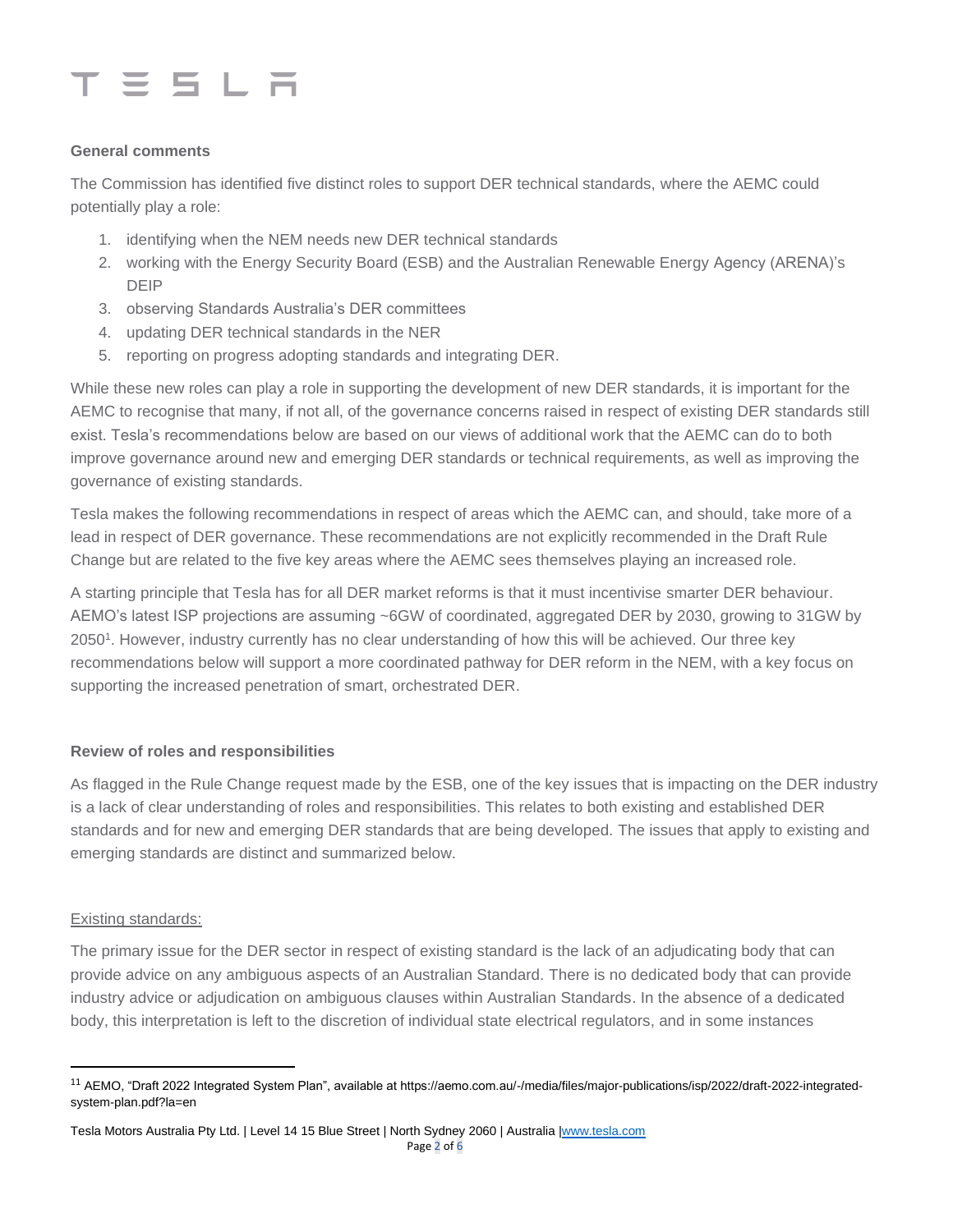# $T \equiv 5 L \bar{m}$

individual inspectors. Even though Australian Standards can be applied nationally, what is deemed to be compliant differs from state to state. Further if the DER industry is looking for guidance or wants to challenge the views of an individual inspector, there is no clear body that can support this.

This issue is a natural result of the concerns around the lack of resourcing for Standards Australia that have been raised in previous consultations on DER Governance. Standards Australia is a volunteer agency, with most committee members giving up their own time to support the development of new DER Standards. It is not reasonable to expect them to continue to provide interpretation advice. It would also not be reasonable to ask individual committee members to perform this function as they are not entirely independent.

However, it is also clear that the intent of the Standards committee will be important in establishing findings/ advice for the industry. There is a need to assign this role to an agency and ensure that the agency is involved in the setting of the standard from start to finish so they have a clear understanding of the intent behind a particular clause.

## New DER technical standards

In addition to the ongoing management of existing standards, there is also a need for a dedicated review of roles and responsibilities for establishing new DER Technical Standards.

The ESB has made recommendations on a "DER Implementation Plan" that highlights the different focus areas, however the timelines and actual approach for implementation are not currently clear. It is not clear who is responsible for the development of the new DER technical standards, how industry will be properly engaged throughout the process, and how new requirements of various other DER workstreams (i.e., the DEIP) will be used to inform new requirements.

Tesla has included more information on the need for a more detailed DER Roadmap below. In respect of roles and responsibilities we recommend that the AEMC considers the following in a "Roles and Responsibilities Review"

- Which party owns the development of each new DER technical standard (i.e., AEMO, AEMC, ESB).
- Which energy regulatory bodies should have input into the design and development of the new DER technical standard.
- Which existing DER reform pathways (i.e., the DEIP) should be used to inform the new DER technical standard.
- Industry consultation requirements, including the need for an expert industry working group or advisory panel.

### Recommendations:

Tesla recommends that the AEMC undertakes a detailed "Roles and Responsibilities Review" of the DER Industry. This should focus on both existing DER standards, and standards that are currently under development or will be needed in the future.

The key outcomes of this Review should be:

• Identifying gaps in existing processes where there is no clear ownership by any agency (i.e., interpretation of Australian Standards) and making recommendations on potential bodies that could take on this role.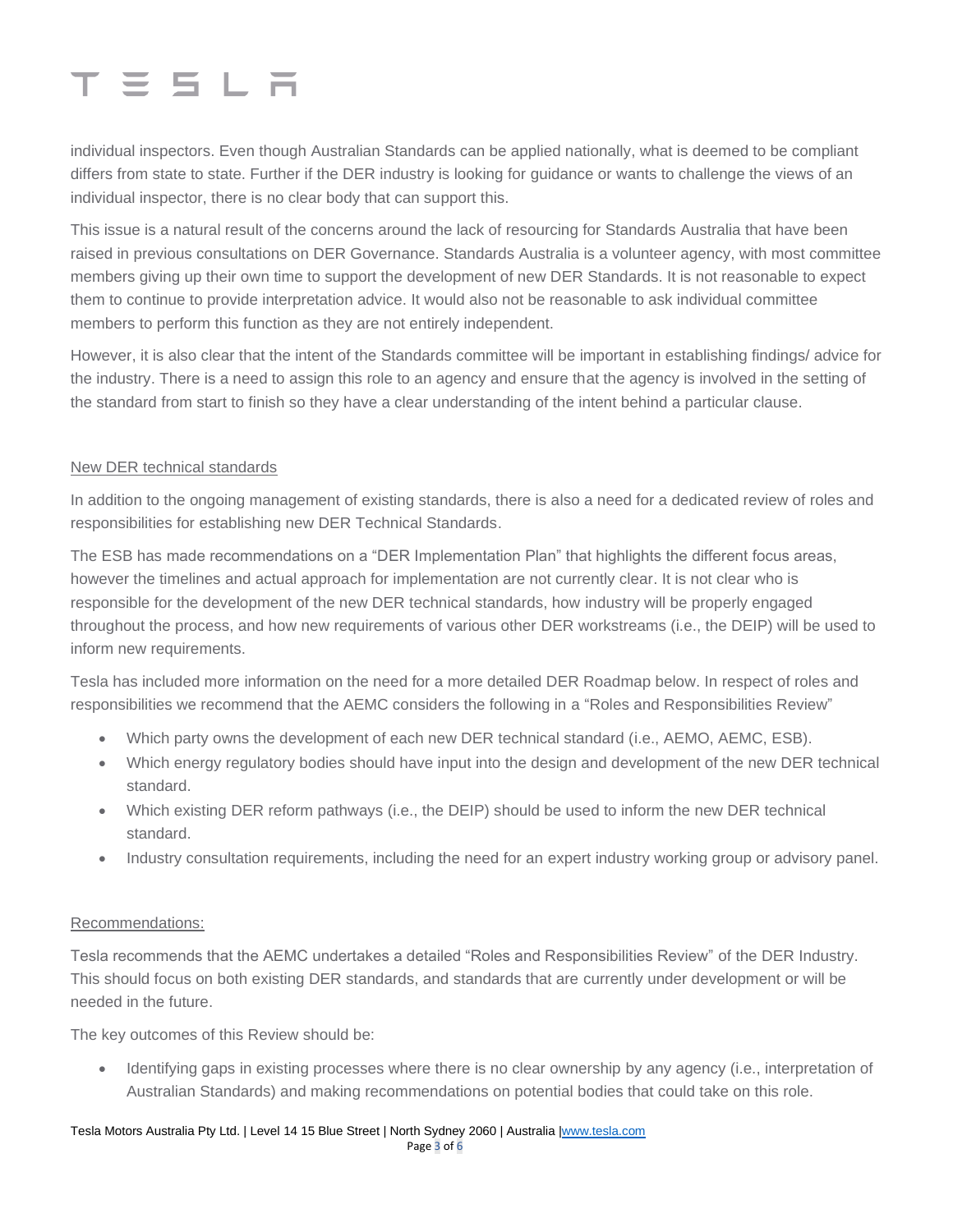# **SSLR**

- Identifying duplication of work that is currently being done across multiple agencies.
- Identifying agencies to own each workstream proposed in the ESB DER Implementation Plan, and the additional agencies that need to input into the development of those new DER requirements.
- Identifying the best way for Industry to be engaged and input into the design of all new DER technical standards that are developed.
- Identifying how other DER workstreams, such as the DEIP, will inform or input into the development of new DER technical standards.

We recognise that the AEMC has limited authority to provide direction to federal or state government agencies. However, we believe that this review should consider those agencies as well as the energy regulatory bodies, and that any recommendations or observations arising from a "Roles and Responsibilities Review" will provide useful guidance to all parties involved in DER development.

## **Development of a DER reform roadmap**

Tesla appreciates the work done by the ESB in developing the DER Implementation Plan. This provides a useful overview of all the interrelated workstreams and technical DER standards that are in varying stages of development.

The key aspect that is missing from the work that the ESB has undertaken in respect of the DER Implementation Plan is the end-goal that is trying to be achieved. In the absence of an end-goal the Implementation Plan naturally just highlights a series of reforms that are happening, rather than creating a targeted roadmap for what needs to happen to achieve a specific outcome.

To move away from the DER Implementation Plan to a more detailed roadmap, the AEMC will need to consider what the goals for DER for 2030 and beyond are. These should consider:

- **Customer implications:** the intended outcomes and goals for customers (i.e., full freedom to connect all DER; how regulatory and other barriers locking customers demographics, such as renters, out of the DER market are being addressed; customer protections for new business models); and
- **Market barriers and goals**: is a future goal for more DER to be actively participating in the markets and controllable? Is the goal for AEMO to have more visibility over DER? The AEMO ISP projections of up to 31GW by 2050 seem to indicate considerable growth of VPPs. It is important to note that this will not happen without a dedicated DER reform plan.
- **Technical development**: both in respect of DER product expectations and development work that the NSPs and AEMO will need to undertake to achieve a future state that has more orchestrated DER.
- **Proposed outcomes of each reform and duplication**: the DER Roadmap should consider whether multiple reforms are trying to achieve the same outcome. If this is the case, then the DER Roadmap should highlight the additional benefits or outcomes achieved by each reform.
- **Sequencing and implementation timelines:** a key consideration for all major DER reform packages will be ensuring that the sequencing of reforms is right and that appropriate implementation timelines are given for new product standards.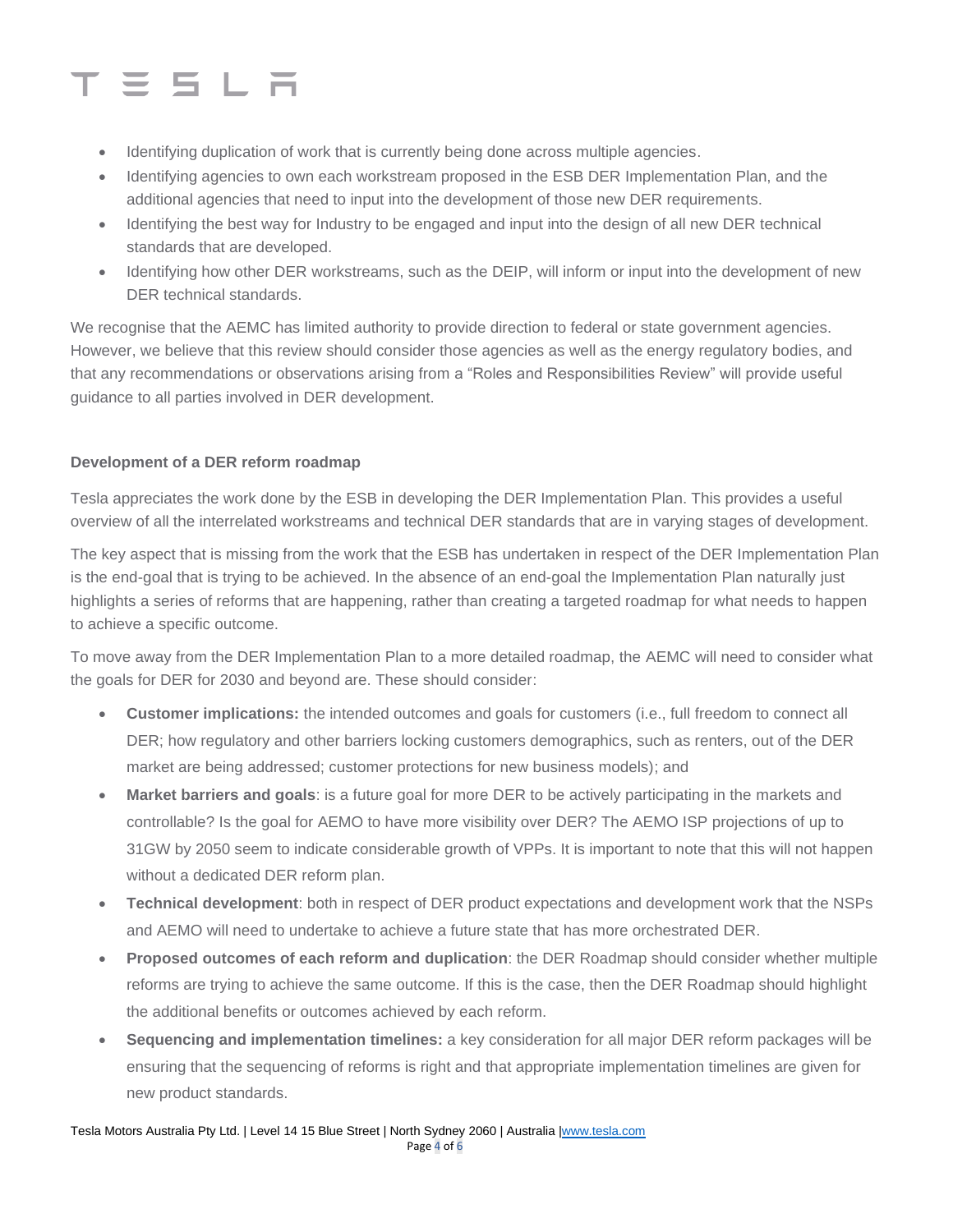# $T \equiv 5 \perp F$

This is a non-exhaustive list and there are a wide variety of other things that should be considered within a more detailed DER Roadmap.

### Recommendation:

The AEMC, either in partnership with the ESB or independently, should develop a more detailed DER Reform Roadmap that highlights how all DER reforms will be developed and implemented. The DER Reform Roadmap should be developed as a natural companion document to the Roles and Responsibilities Review, as having clarity on roles and responsibilities will be vital to successful development of new DER Standards.

### **Consideration of costs versus incentives**

A key feature and underlying principle of all DER reform and technical standards appears to be that orchestrated, controllable DER is better for the electricity network than passive DER. Orchestrated DER can be used to provide smart market and network services (frequency control ancillary services, fast frequency response, inertia, voltage support, peak demand reduction and a variety of other new and emerging services). Orchestrated DER can also be used to respond dynamically to network and market signals to ensure that the market is supported and that networks can manage the level of DER installed.

The ability for the market to make the shift from passive DER to active, orchestrated DER is dependent on customers being incentivised to hand over control of the DER that they own; and on aggregators or electricity retailers investing the engineering time and development costs into platforms and optimisation software. From a first principles perspective this means that if the costs of the DER reforms focused on improved orchestration of DER, outweighs the incentives, and the customer has a choice in passive DER as an alternative, then the DER industry will self-select a focus on passive DER.

At every point in the DER reform pathway a single agency should be given the responsibility to assess the cost versus incentive trade-off across the DER reform pathway. It may be acceptable for companies to incur initial costs with a trade-off for future incentives. But where the value, or timelines of these incentives are unclear, then this becomes a more challenging ask for industry.

For instance, if aggregated DER and VPPs are asked to comply with scheduling requirements, then this will necessarily incur a cost to do the up-front software development work, pay market registration fees; incur potential market liabilities; and employ a workforce capable of managing market bidding and compliance. The incentives for shifting to scheduling of DER is less clear. If the value of scheduling assets is less than the total cost to do so, then these costs will need to be passed through to consumers, making it more expensive (rather than less) for customers to move from passive DER to active DER. Alternatively aggregators and OEMs will cease to invest in these smart services.